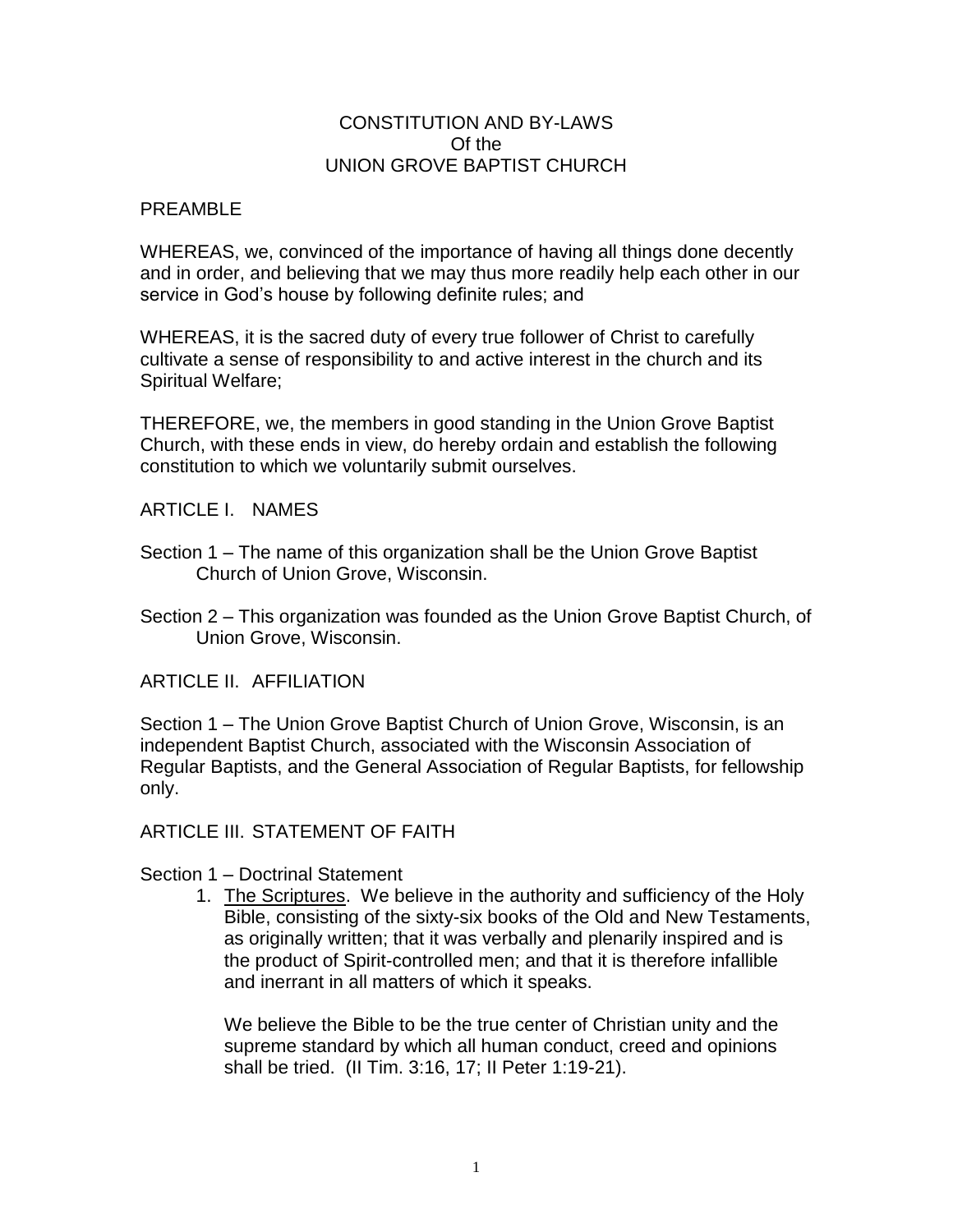- 2. The True God. We believe there is one and only one living and true God, an infinite Spirit, the Maker and supreme Ruler of heaven and earth; inexpressibly glorious in holiness, and worthy of all possible honor, confidence and love; we believe that in the unity of the Godhead there are three persons, the Father, the Son and the Holy Spirit, equal in every divine perfection, and executing distinct but harmonious offices in the great work of redemption. (Exodus 20:2,3; I Cor. 8:6; Rev. 4:11).
- 3. The Holy Spirit. We believe that the Holy Spirit is a divine person, equal with God the Father and God the Son, and of the same nature; that He was active in the creation; that in His relation to the unbelieving world He restrains the evil one until God's purpose is fulfilled; that He convicts of sin, of righteousness and of judgment; that He bears witness to the truth of the gospel in preaching and testimony; that He is the Agent in the new birth; that He seals, endues, guides, teaches, witnesses, sanctifies and helps the believer. (John 14:16,17; Matt. 28:19; Heb. 9:14; John 14:26; Luke 1:35; Gen. 1:1-3; John 16:8-11; Acts 5:30-32; John 3:5,6; Eph. 1:13,14; Mark 1:8; John 1:33; Acts 11:16; Luke 24:49; Rom. 8:14, 16, 27).
- 4. The Devil, or Satan. We believe in the reality and personality of Satan, the Devil. We believe that he was created by God as an angel but through pride and rebellion became the enemy of his Creator. We believe that he became the unholy god of this age and the ruler of all the powers of darkness and is destined to the judgment of an eternal justice in the lake of fire (Matt. 4:1-11; II Cor. 4:4; Rev. 20:10).
- 5. Creation. We believe the Biblical account of the physical universe, angels, and man; that this account is neither allegory nor myth, but a literal, historical account of the direct, immediate creative acts of God without any evolutionary process. We believe that man was created by a direct work of God and not from previously existing forms of life, and that all men are descended from the historical Adam and Eve, first parents of the entire human race. (Gen. 1:2; Col. 1:16,17; John 1:3).
- 6. The Fall of Man. We believe that man was created in innocence (in the image and likeness of God) under the law of his Maker, but by voluntary transgression Adam fell from his sinless and happy state, and all men sinned in him. Consequently, all men are totally depraved, are partakers of Adam's fallen nature, are sinners by nature and by conduct, and therefore are under just condemnation without defense or excuse. (Gen. 3:1-6; Rom. 3:10-19; 5:12, 19; 1:18,32).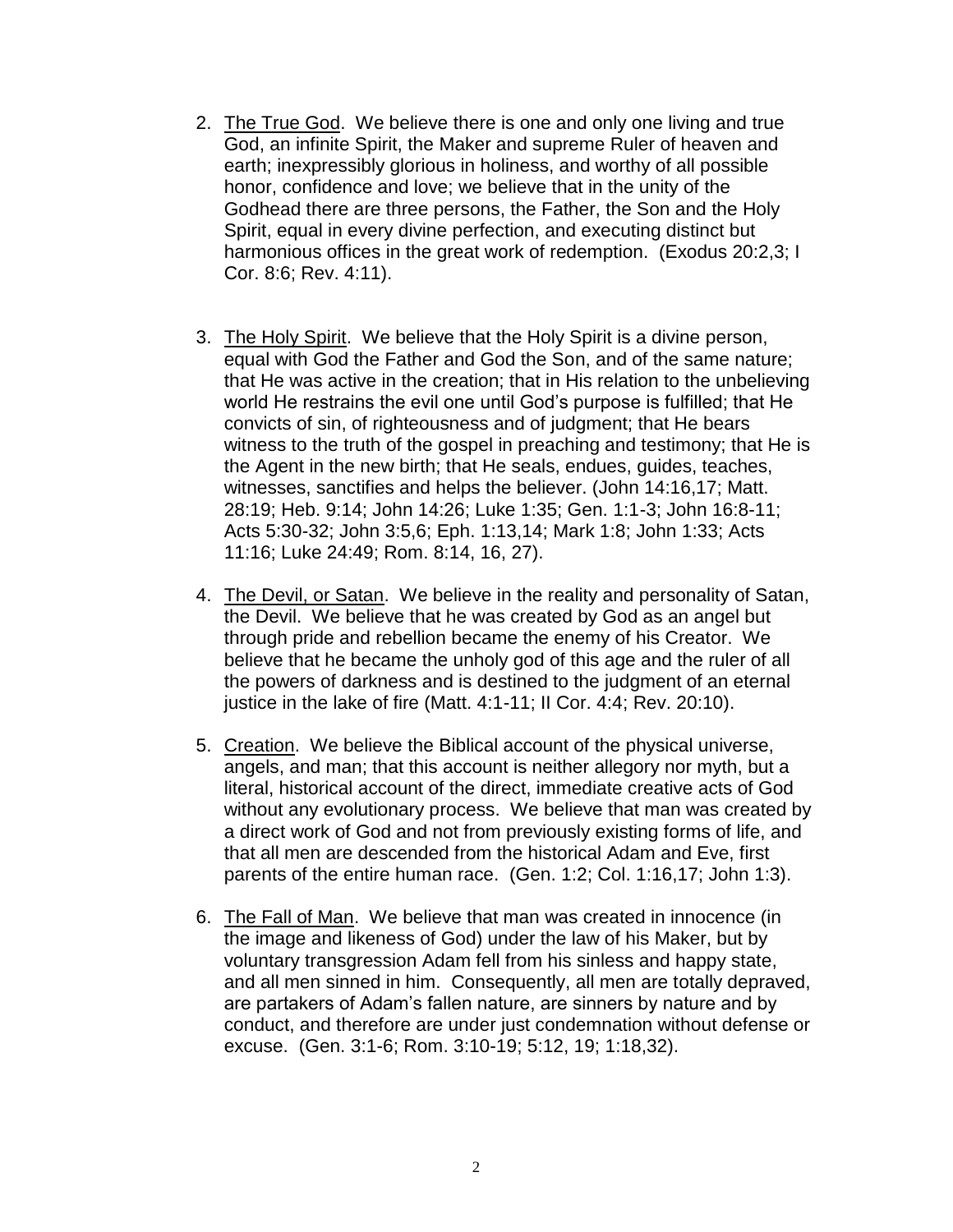- 7. The Virgin Birth. We believe that Jesus was begotten of the Holy Spirit in a miraculous manner, born of Mary, a virgin, as no other man was ever born or can be born of woman, and that He is both the Son of God and God, the Son. (Gen. 3:15; Isaiah 7:14; Matt. 1:18-25; Luke 1:35; John 1:4).
- 8. Salvation. We believe that the salvation of sinners is divinely initiated and wholly of grace through the mediatorial offices of Jesus Christ, the son of God, Who, by the appointment of the Father, voluntarily took upon Himself our nature, yet without sin, and honored the divine law by His personal obedience, thus qualifying Himself to be our Savior; that by the shedding of His blood in His death He fully satisfied the just demands of a holy and righteous God regarding sin; that His sacrifice consisted not in setting us an example by His death as a martyr, but was a voluntary substitution of Himself in the sinner's place, the Just dying for the unjust, Christ the Lord bearing our sins in His own body on the tree; that having risen from the dead He is now enthroned in Heaven, and, uniting in His wonderful person the tenderest sympathies with divine perfection, He is in every way qualified to be a suitable, a compassionate and an all-sufficient Savior.

We believe that faith in the Lord Jesus Christ is the only condition of salvation. Repentance is a change of mind and purpose toward God prompted by the Holy Spirit, and is an integral part of saving faith. (Jonah 2:9; Eph. 2:8; Acts 15:11; Rom. 3:24,25; John 3:16; Matt. 18:11; Phil. 2:7,8; Heb. 2:14-17; Isa. 53:4-7; I John 4:10; I Cor. 15:3; II Cor. 5:21; I Pet. 2:24).

- 9. Resurrection and Priesthood of Christ. We believe in the bodily resurrection of Christ and in His ascension into Heaven, where he now sits at the right hand of the Father as our High Priest interceding for us. (Matt. 28:6,7; Luke 24:39; John 20:27; I Cor. 15:4; Mark 16:6; Luke 24:2-6, 51; Acts 1:9-11; Rev. 3:21; Heb. 8:6; 12:2; 7:25; I Tim. 2:5; I John 2:1; Heb. 2:17; 5:9,10).
- 10. Grace and the New Birth. We believe that in order to be saved, sinners must be born again. We believe that the New birth is a new creation in Christ Jesus; that it is instantaneous and not a process; that in the new birth the one dead in trespasses and in sins is made a partaker of the divine nature and receives eternal life, the free gift of God; that the new creation is brought about by our sovereign God in a manner above our comprehension, solely by the power of the Holy Spirit in connection with divine truth, so as to secure our voluntary obedience to the gospel; that its proper evidence appears in the holy fruits of repentance, faith and newness of life. (John 3:3; II Cor. 5:17; I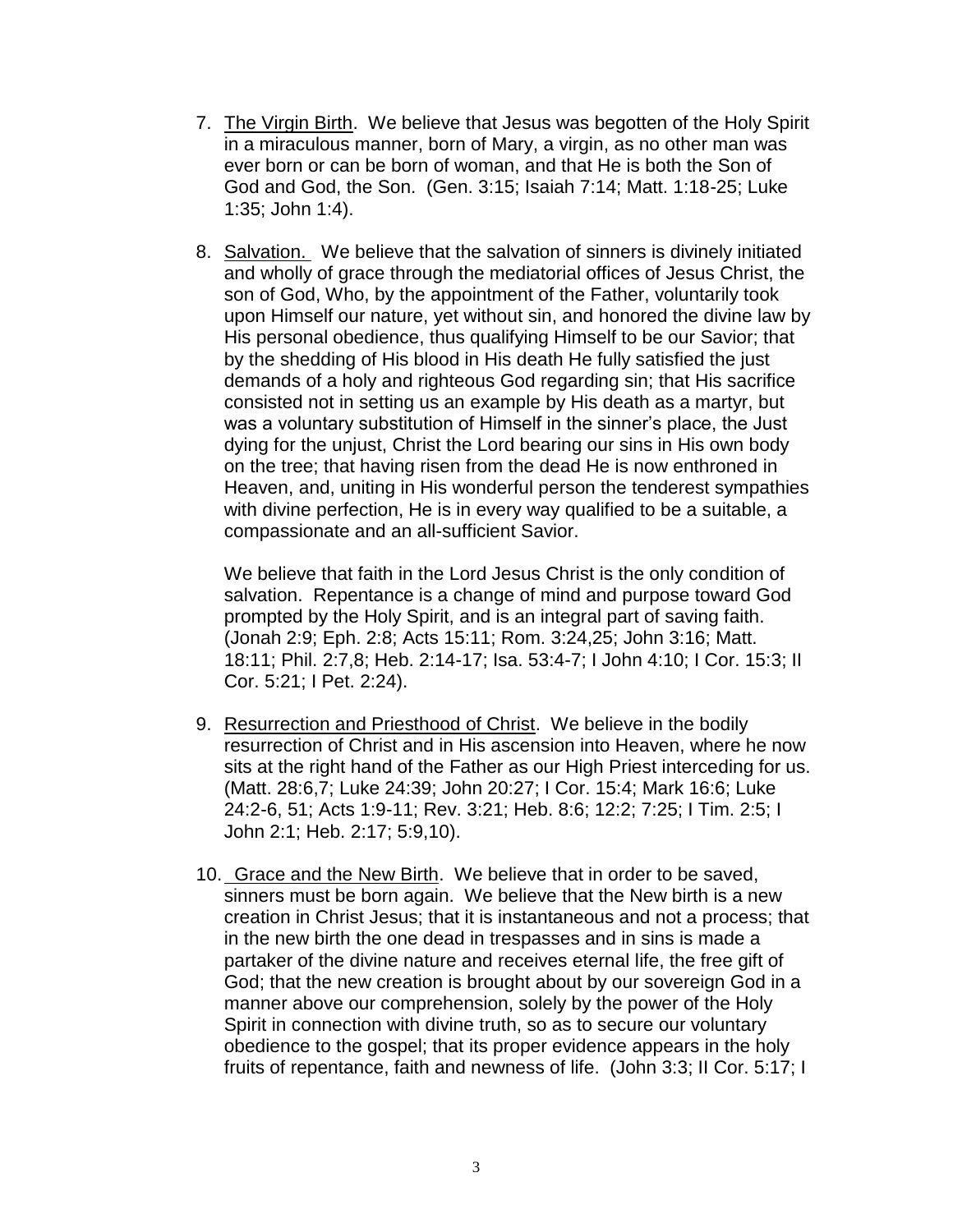John 5:1; Acts 16:20-33; II Pet. 1:4; Rom. 6:23; Eph. 2:1,5; Col. 2:13; John 3:8).

- 11.Justification. We believe that justification is that judicial act of God whereby He declares the believer righteousness of Christ; that it is bestowed, not in consideration of any works of righteousness which we have done, but solely through faith in the Redeemer's shed blood. (Rom. 3:24; 4:5; 5:1,9; Gal. 2:16; Phil. 3:9).
- 12. Sanctification. We believe that sanctification, the divine setting apart of the believer unto God, was accomplished in a three-fold manner. First, it is an eternal act of God, based upon redemption in Christ, establishing the believer in a position of holiness at the moment he trusts in the Savior. Second, it is a continuing process in the saint as the Holy Spirit applies the Word of God to the life. Third, sanctification is the final accomplishment of this process at the Lord's return. (Heb. 10:10-14; 3:1; John 17:17; II Cor. 3:18; Eph. 5:25-27; I Thess. 4:3,4; 5:23,24; I John 3:2; Jude 24,25; Rev. 22:11).
- 13.The Security of the Saints. We believe that all who are truly born again are kept by God the Father for Jesus Christ. (Phil. 1:6; John 10:28,29; Rom. 8: 35-37; Jude 1).
- 14.The Church. We believe that a local church is an organized congregation of immersed believers associated by covenant of faith and fellowship of the gospel. It observes the ordinances of Christ, its governed by His laws, and exercises the gifts, rights and privileges invested in them by His Word. Its officers are pastors and deacons, whose qualifications, claims and duties are clearly defined in the Scriptures. We believe that the true mission of the church is the faithful witnessing of Christ to all men. We hold that the local church has the absolute right of self-government, free from the interference of any hierarchy of individuals or organizations; and that the one and only Superintendent is Christ through the Holy Spirit.

We believe that it is contending for the faith and for the furtherance of the gospel; that each local church is the sole judge of the measure and method of its cooperation; and that on all matters of membership, of policy, of government, of discipline, of benevolence, the will of the local church is final. (I Cor. 11:2; Acts 20:17-28; I Tim. 3:1-13; Acts 2:41,42). We believe in the unity of all New Testament believers in the Church which is the Body of Christ. (I Cor. 12:12,13; Eph. 1:22,23; 3:1-6; 4:11; 5:23; Col. 1:18; Acts 15:13-18).

15. Baptism and the Lord's Supper. We believe that Christian baptism is the single immersion of a believer in water to show forth in a solemn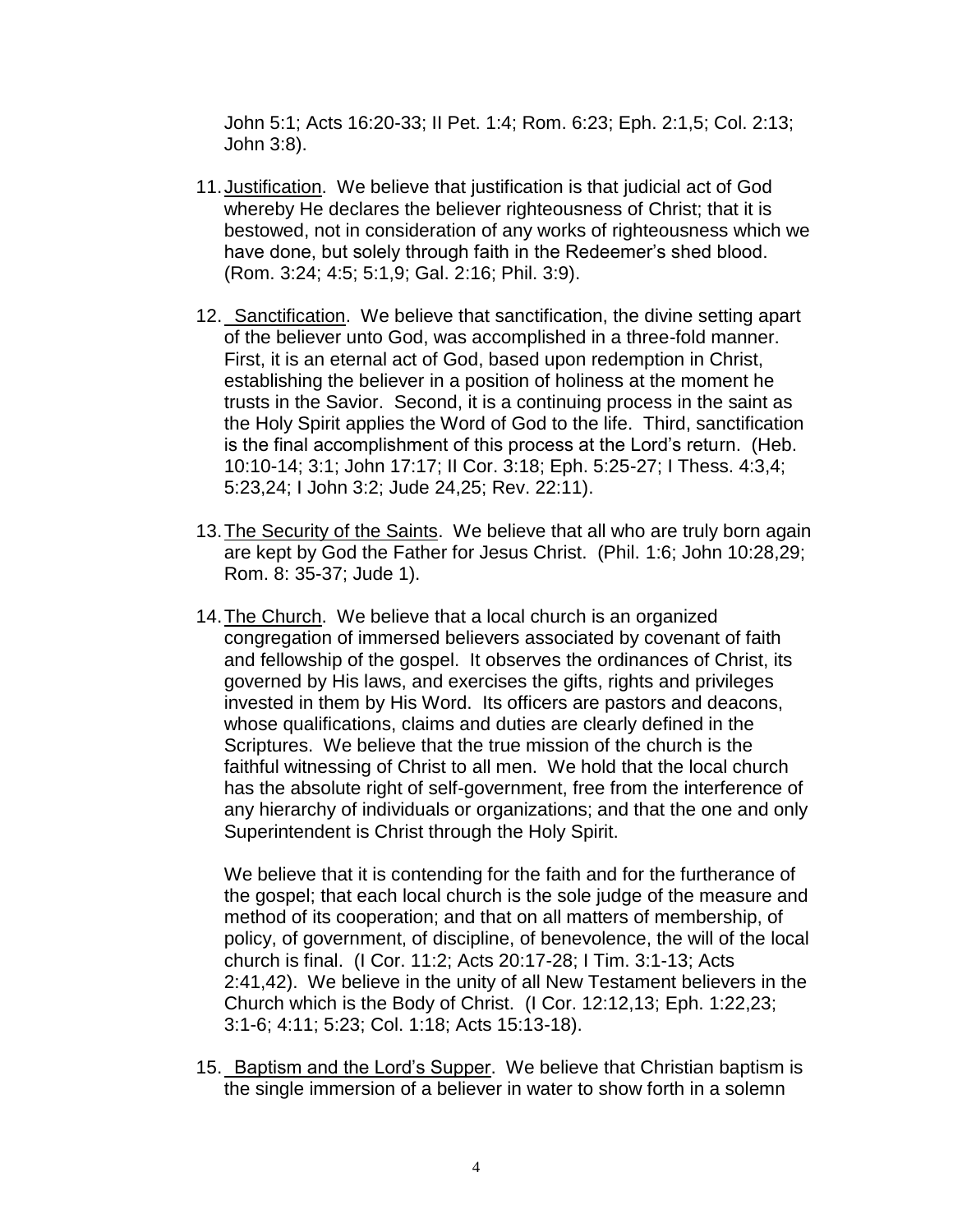and beautiful emblem the believers identification with the crucified, buried and risen Savior, through Whom man died to sin and rose to a new life; that baptism is to be performed under the authority of the local church; and that it is prerequisite to the privileges of church membership. We believe that the Lord's Supper is the commemoration of His death until He come and should be preceded always by solemn self-examination. We believe that the Biblical order of the ordinances is baptism first and then the Lord's Supper, and that participants in the Lord's Supper should be immersed believers. (Acts 8:36, 38, 39; John 3:23; Romans 6:3-5; Matt. 3:16; Col. 2:12; I Cor. 11:23-28; Matt. 28:18-20; Acts 2:41,42).

- 16.Separation. We believe in obedience to the Biblical commands to separate ourselves unto God from worldliness and ecclesiastical apostasy. (II Cor. 6:14-7:1; I Thess. 1:9,10; I Tim. 6:3-5; Romans 16:17; II John 9-11).
- 17.Civil Government. We believe that civil government is of divine appointment for the interests and good order of human society, and that magistrates are to be prayed for, conscientiously honored and obeyed, except in those things opposed to the will of our Lord Jesus Christ, Who is the only Lord of the conscience and the coming King of Kings. (Romans 13:1-7; II Sam. 23:3; Exod. 18:21,22; Acts 23:5; Matt. 22:21; Acts 5:29; 4:19,20; Daniel 3:17,18).
- 18.Israel. We believe in the sovereign selection of Israel as God's eternal covenant people, that she is now dispersed because of her disobedience and rejection of Christ, and that she will be re-gathered in the Holy Land and, after the completion of the Church, will be saved as a nation at the second advent of Christ. (Gen. 13:14-17; Romans 11:1-32; Ezekiel 37).
- 19. Rapture and Subsequent Events. We believe in the pre-millennial return of Christ, an event which can occur at any moment, and that at that moment the dead in Christ shall be raised in glorified bodies the living in Christ shall be given glorified bodies without tasting death, and all shall be caught up to meet the Lord in the air before the seven years of the Tribulation. (I Thess. 4:13-18; I Cor. 15:42-44, 51-54; Phil. 3:20,21; Rev. 3:10).
- 20.The Righteous and the Wicked. We believe that there is a radical and essential difference between the righteous and the wicked; that only those who are justified by faith in our Lord Jesus Christ and sanctified by the Spirit of our God are truly righteous in His esteem; and that all such as continue in impenitence and unbelief are in His sight wicked and under the curse. This distinction holds among men both in and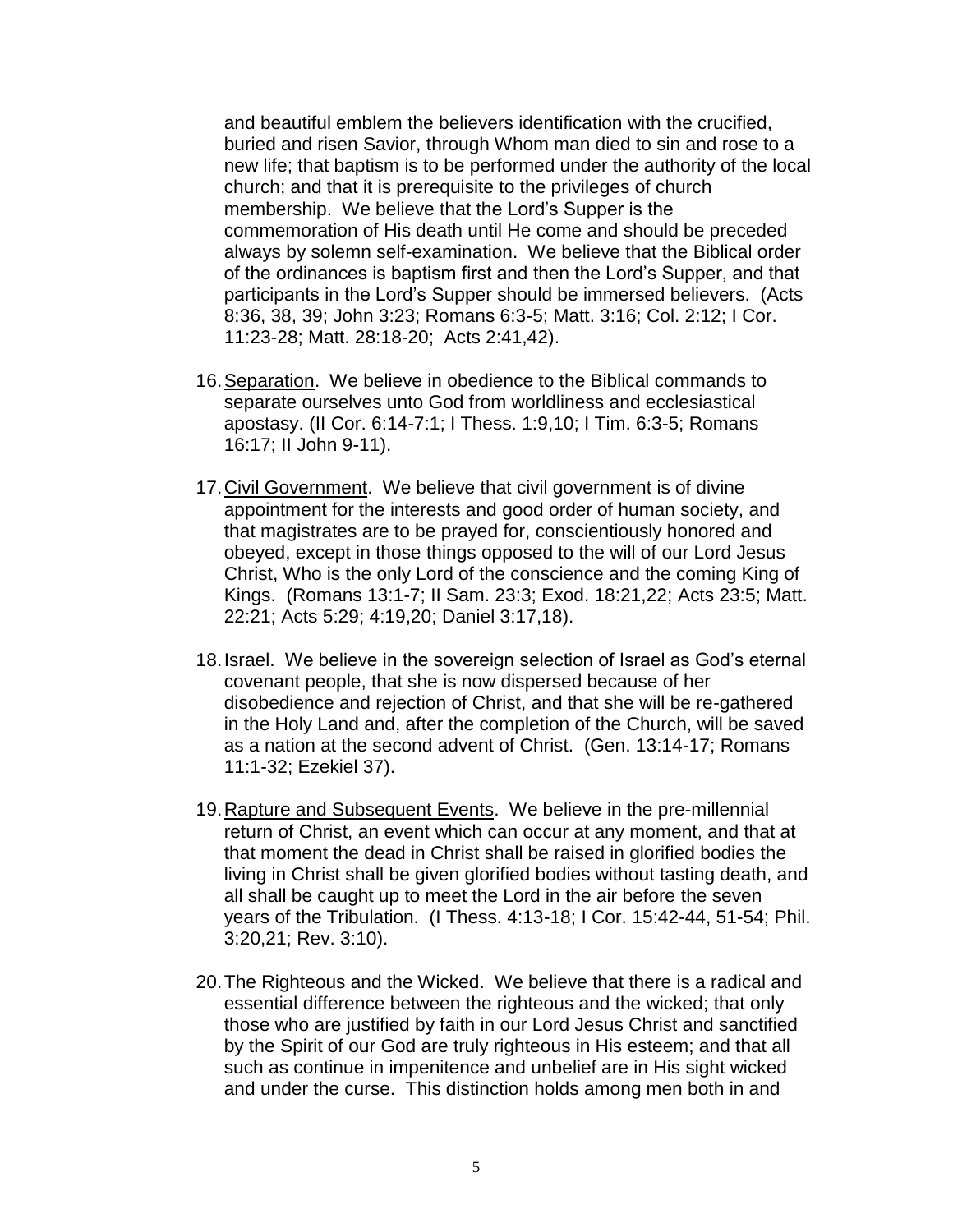after death, in the everlasting felicity of the saved, and in the everlasting conscious suffering of the lost in the lake of fire. (Mal. 3:18; Gen. 18:23; Rom. 6:17,18; I John 5:19; Rom. 7:6; 6:23; Prov. 14:32; Luke 16:25; Matt. 25:34-41; John 8:21; Rev. 20:14,15).

### Section 2 – Purpose

1. The purpose of this church shall be the worship of God; and the study of His Word; the evangelization of the unsaved; and the edification of those of the faith.

ARTICLE IV. QUALIFICATIONS FOR MEMBERSHIP

- Section 1 Any person who professes faith in the Lord Jesus Christ as the Son of God, and, therefore, God the Son, accepts Him as personal Savior by the blood atonement, gives evidence of change of heart, and adopts the New Testament as standard of faith and practice, may, upon baptism by immersion, be received into its membership.
- Section 2 Candidates for baptism shall be examined by the pastor and deacons, and upon their approval shall relate their confession of faith to the church, after which the church shall vote upon their reception.
- Section 3 On recommendation of the pastor of the church and deacons, those baptized by immersion (members of other churches holding the same faith and order), may be received by letter of recommendation and dismissal from their respective churches.
- Section 4 On recommendation of the pastor and deacons, persons formerly members of this church who for any reason have been excluded may be restored to membership on confession of their errors after giving evidence of repentance.
- Section 5 No person shall be received as a member of this church to whose admission five members object. This number cannot perpetually exclude such persons from membership unless they make their objections satisfactorily known in writing to the church.
- Section 6 All applications for membership shall be presented to the pastor and deacons, which shall make its recommendation thereto to the church. Before any candidate shall become a member, the church membership shall vote thereon, and three-fourths of the vote cast must be in favor of receiving such candidate into membership.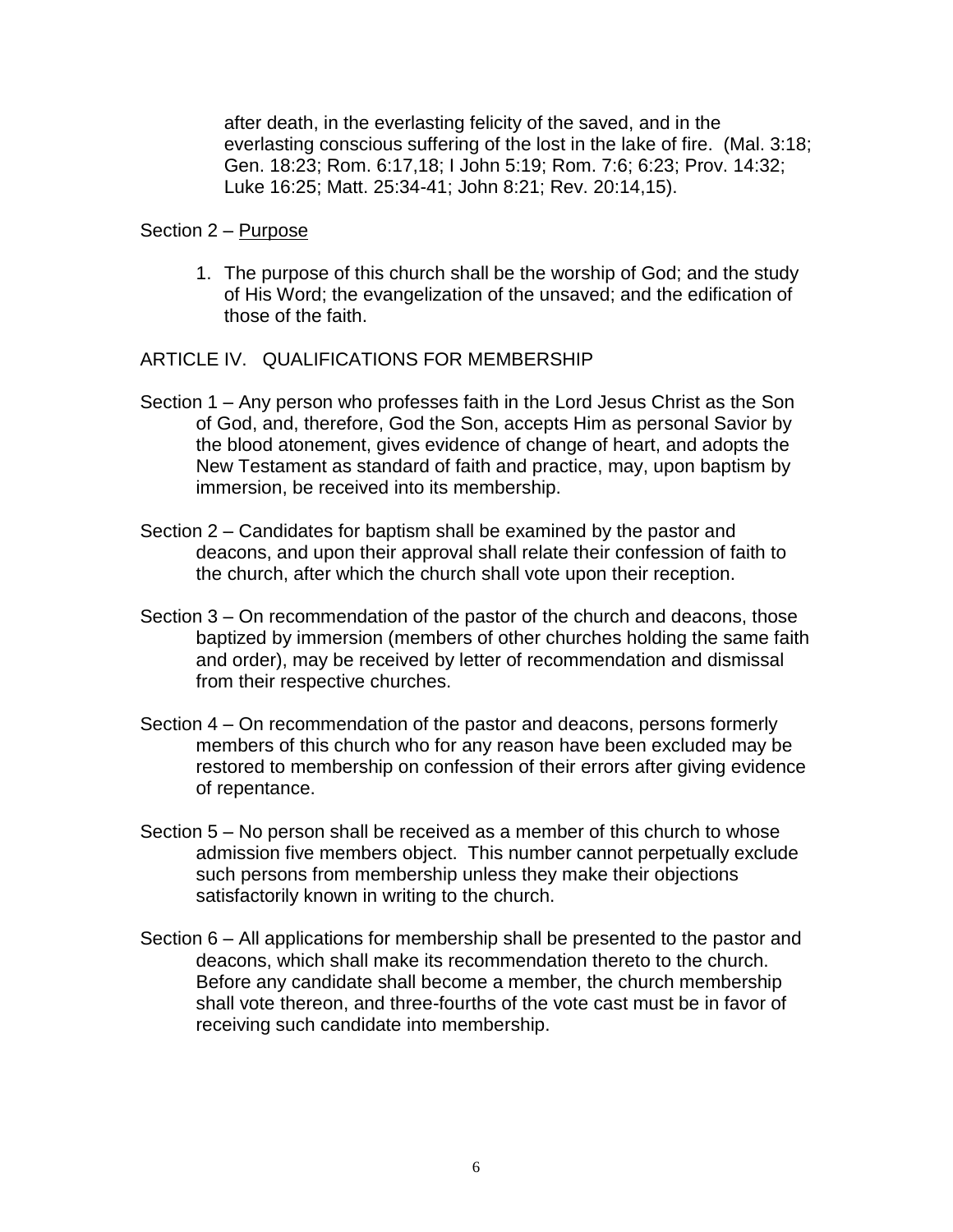### ARTICLE V. DISMISSAL OF MEMBERS

- Section 1 A letter of dismissal may be granted at any regular service or business meeting of the church by a majority vote for any member in good and regular standing who unites with another church of like faith and practice. Members uniting with other churches that are not of like faith and practice shall be dropped.
- Section 2 Any member of this church who has not attended the regular church services and supported the work of the church with some degree of regularity provided they are not hindered by sickness or disability from doing so, for a period of six months, on recommendation of the Board of Deacons and by vote of the church, shall be place on the Broken Fellowship List.

Any member of this church moving from the Union Grove area shall communicate with the church at least once a year. If said member shall not be heard from for one year, said member shall, upon recommendation of the Board of Deacons, and by vote of the membership of the church at a stated meeting, be placed on the Broken Fellowship List.

Whenever a member is placed on the Broken Fellowship List, a notice in writing of such action shall be given to such member at his last known address. Persons whose names are on the Broken Fellowship List may be reinstated to full fellowship and church privileges by compliance with the customs of the church, within six months from the time their names were placed on the Broken Fellowship List. All persons who fail to reinstate themselves within the six months (one year for those who have moved from the vicinity) shall be dropped from the church rolls without further action and shall be so notified in writing. While a person is on the Broken Fellowship List, he shall not be privileged to participate in or vote at any business meeting of the church.

It shall be the duty of the Board of Deacons to visit those persons on the Broken Fellowship List and they shall use every effort to restore such members to active membership during the reinstatement period.

Section 3 – By joining any other church, a member shall terminate, ipso facto, his membership in this church.

ARTICLE VI. GENERAL DUTIES OF MEMBERS.

- Section 1 The duties of the members to themselves are: The faithful study of the Scripture, constancy in prayer and consistency in Christian living.
- Section 2 It is the duty of members to honor, esteem and love their pastor; to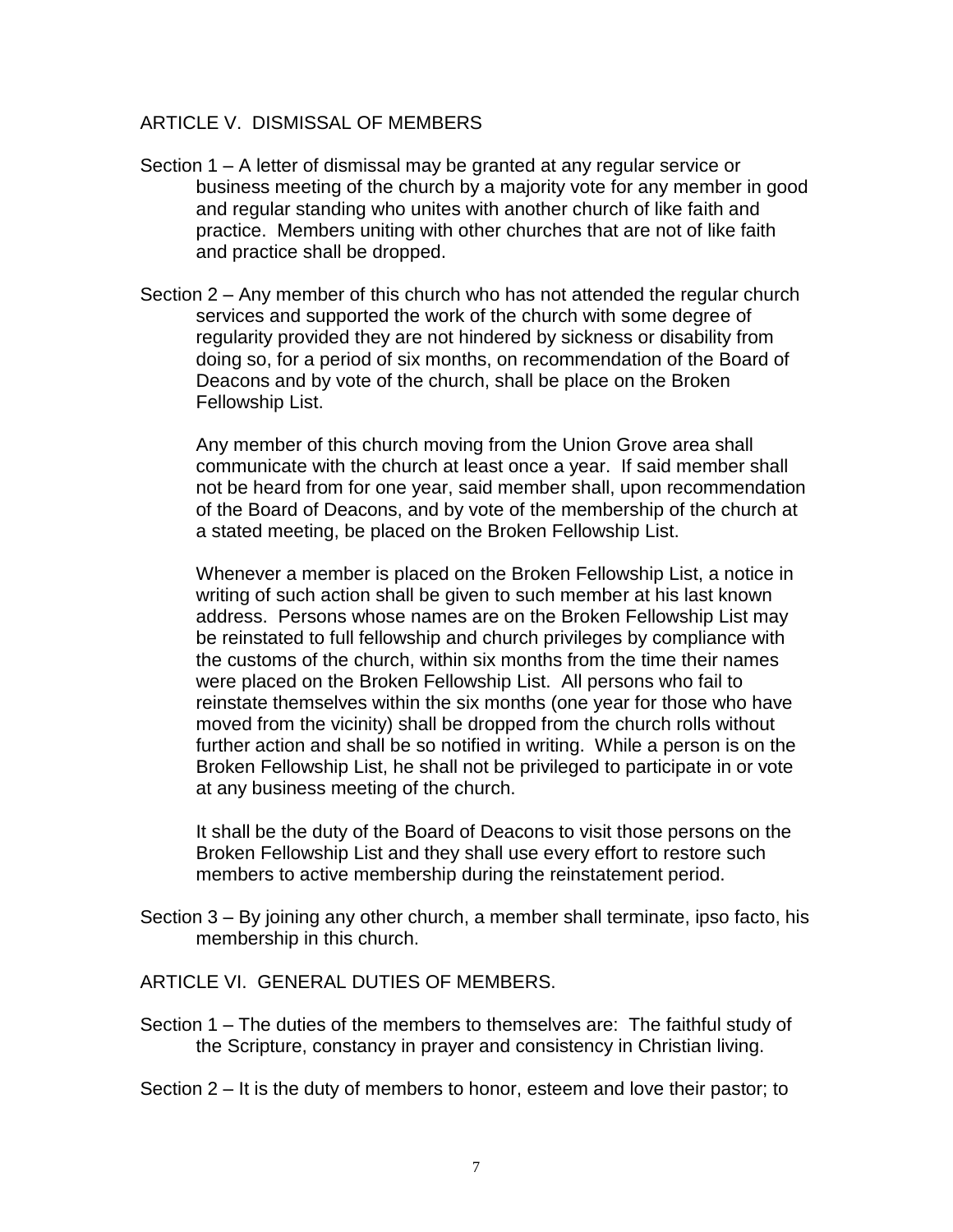pray for him fervently and daily; to submit to him in Scriptural exercises of his official authority; to attend constantly upon his ministration; to manifest a tender regard for his reputation, and to contribute toward his support in proportion to their ability.

- Section 3 It is the duty of each member to cultivate and cherish brotherly love for all other members of the church, and to show this love by using all proper measure to promote their spiritual benefit and prosperity.
- Section 4 Toward those who are not connected with the church, it is the duty of members to be exact in fulfilling obligations and performing promises, and as opportunity and ability may enable, to commend to them the Gospel of Christ.

## ARTICLE VII. DISCIPLINE

- Section 1 Conduct. Any member failing to live up to the duties of members as set forth in Article VI, or breaking the covenant, shall be dealt with as disorderly.
- Section 2 All cases of proposed discipline shall be submitted to the Board of Deacons. If approved by them, it shall be submitted to a meeting of the church membership. At least three weeks' notice of such meeting and of the discipline proposed must be given to the membership, and a like notice actually given by the deacons to the person whom it is proposed to discipline. Such person shall be accorded the right to be heard in his own defense. Three-fourths of the members present must vote in favor of the proposed discipline to proceed. The vote shall be taken by ballot. A quorum for the purpose of administering discipline shall be one-third of the church membership.

# ARTICLE VIII. OFFICERS

- Section 1 Number of Officers. The officers of this church shall consist of a pastor, associate pastors, deacons, Christian School Board members, a clerk, a treasurer, a financial secretary, a Sunday School superintendent, an assistant Sunday School superintendent, and a head usher.
- Section 2 The Pastor. The pastor shall become a member of this church once elected by the church. He shall believe and teach the statement of faith as found in ARTICLE III, Section 1, of this Constitution. It shall be the duty of the pastor to act as moderator at his option at all business meetings, except where business is transacted which relates to the pastor personally. He shall be an ex-officio member of all boards and committees. It shall be his duty to conduct the regular religious services of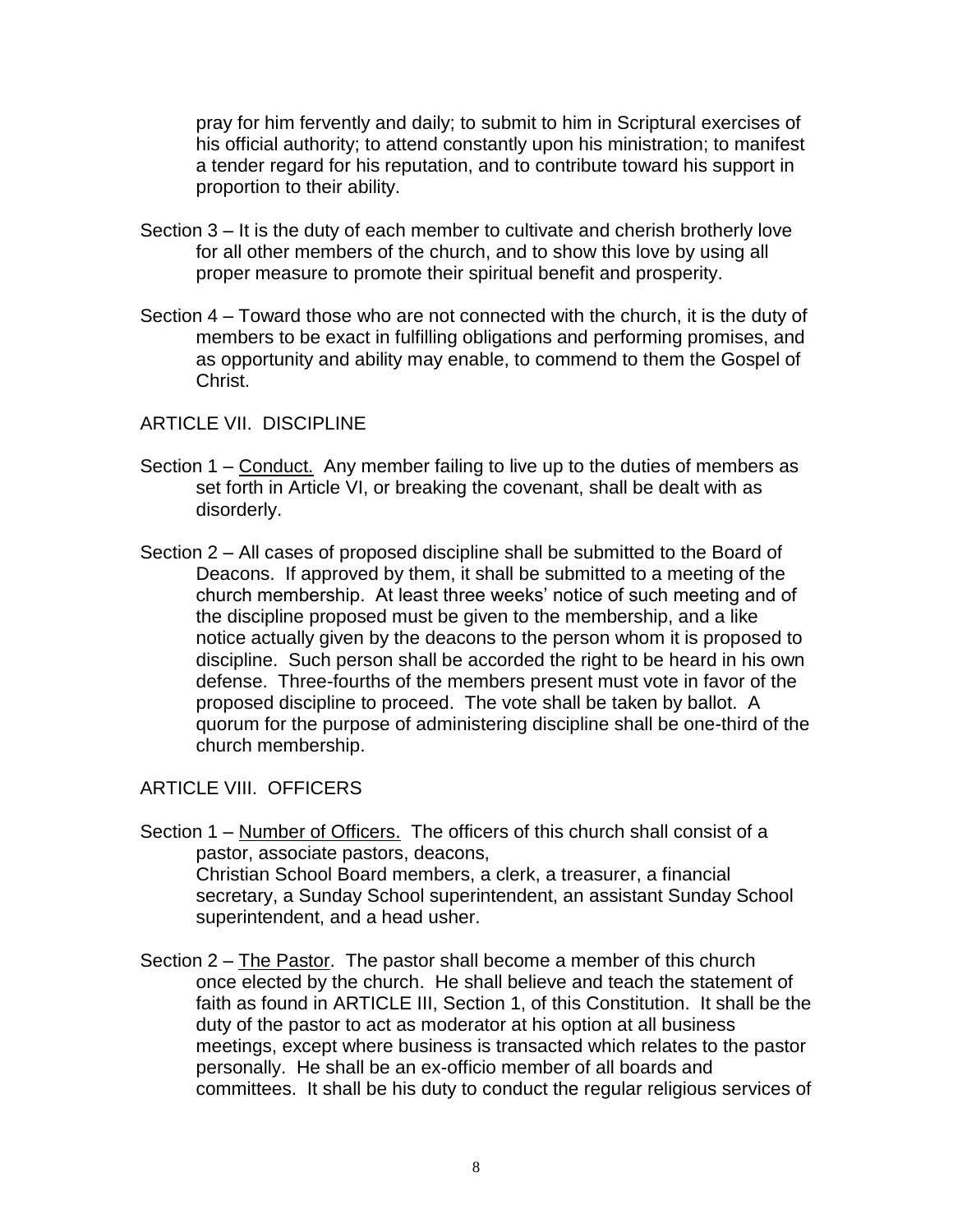the church. No call shall be extended to any person to become pastor except at a meeting specifically called for that purpose, of which at least one week previously, public notice has been given by the Board of Deacons. A vote by ballot of three-fourths of the members present shall be necessary to issue said call. If the pastor ceases to be able to uphold the articles of faith as stated in this Constitution, he shall tender his resignation as pastor of this church.

- Section 3 Associate Pastors. The associate pastors shall assist the pastor in the various pastoral functions. They must met the same qualifications as the pastor.
- Section 4 Assistant Moderator. The Chairman of the Board of Deacons will serve as assistant moderator. He shall moderate business relating to the pastor and moderate business meetings in the pastor's absence.
- Section 5 Deacons. The deacons shall be members of this church and their qualifications shall be as recommended in I Timothy 3:8-12. They shall be associated with the pastor in having charge of the spiritual interest of the church and of the administration of the ordinances. They shall have charge of the fund for the relief of the poor, and of the order of the house of worship. During the pastor's absence they shall have charge of the pulpit supplies. They also shall have jurisdiction over the question of the nature of the use that shall be made of the church buildings. The term of office for deacons shall be three years and so arranged that one-third (1/3) of the board shall be elected each year. They shall subscribe to the same articles of faith as the pastor.

Deaconesses. The deacons' wives shall serve as deaconesses. It shall be their duties to help prepare in such areas as the communion table, the baptismal services, and other areas of need.

Section 6 – Trustees. The deacon board shall act as the board of trustees. It shall be their duty to acquaint themselves with the laws of the state and ordinances of the city applying to the churches, and see that such are observed. They shall oversee all matters pertaining to the church building and improvements in the church property and shall keep the same in good repair and perform all duties vested in them by the church. The trustees shall undertake no expenditure above the amount of five hundred dollars (\$500) per quarter without the consent of the church. They shall execute notes and deeds subject to the will of the church. The trustees shall act as custodian of all deeds, abstracts, title papers, contracts and important documents and papers of the church. They shall be instructed with such other responsibilities as civil law assigns to this office.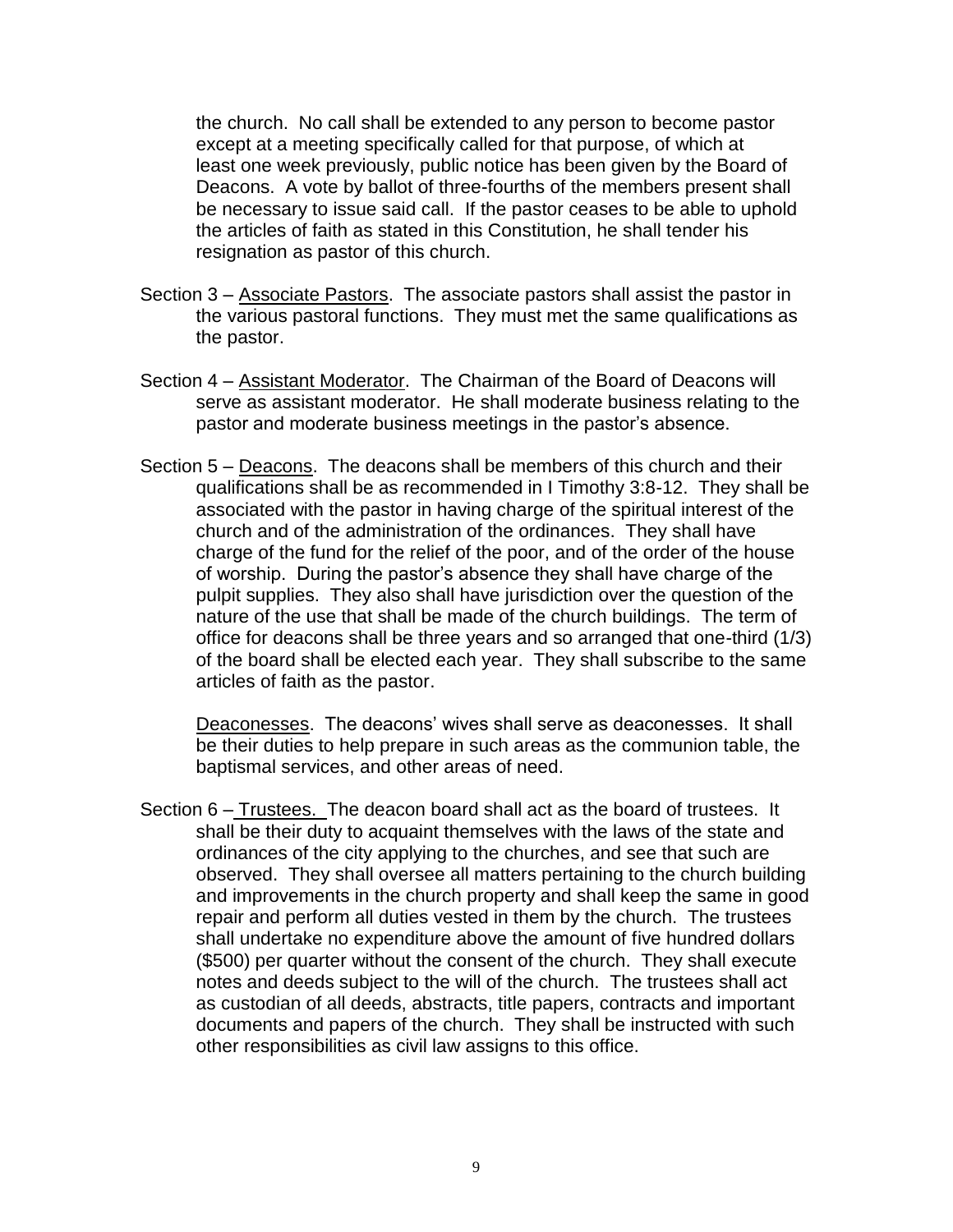- Section 7 Christian School Board. The six-member school board shall be elected from the membership of the Union Grove Baptist Church. The Pastoral Staff shall serve as ex-officio members. The term of office for the six elected members shall be a period of three years. All shall be elected in such a manner that insofar as possible one-third of the terms expire each year. No elected member shall serve more than two consecutive terms. A period of one year shall elapse before a member whose term is expired may be re-elected to this board. Any vacancies that occur during the year shall be filled according to the provisions of this constitution and by-laws. The Christian School Board shall hold a meeting as soon as possible following the annual election of officers of this church at which time they shall elect a president, vice-president and secretary. The board president shall present a school board report annually to the church at the regular annual meeting and semi-annually to the Board of Deacons, or as they may require. The budget of the school will be presented for approval of the church at its semi-annual meeting.
- Section 8 Clerk. A clerk shall be elected for one year whose duties are to keep an accurate record of business meetings of the church; to keep an account of such events in the work of the church as may be of value in preparing its history; to keep an accurate register of the membership of the church; to record the date and manner of admission and dismissal of members; and to perform such other duties as pertain to the office of clerk and as the church may direct.
- Section 9 Treasurer. The treasurer shall be elected for three years. He/She shall pay all the regular salaries and bills approved by the trustees from funds deposited by the financial secretary. He/She shall keep a bank account in the name of the church and as far as practical, shall make payments by checks. He/She shall keep an accurate account of the receipts of money and the disbursement of the same. He/She shall make reports at the regular business meetings of the church and whenever so directed by the church, and at the annual business meeting shall file a written report with the clerk. The Treasurer shall attend the trustees' meetings or send a written report.
- Section 10 Financial Secretary. The financial secretary shall be elected for three years. He/She shall distribute the envelopes among the members of the church and keep a record of the names and addresses of the members and the number of their envelopes. He/She shall keep an individual record of the giving of everyone who gives to the church. He/She shall, with another member, take count and keep a record of all weekly offerings, and shall deposit the money in the bank into the account to which it was given. A duplicate deposit slip will be given to the Treasurer. The Financial Secretary shall thus be prepared to make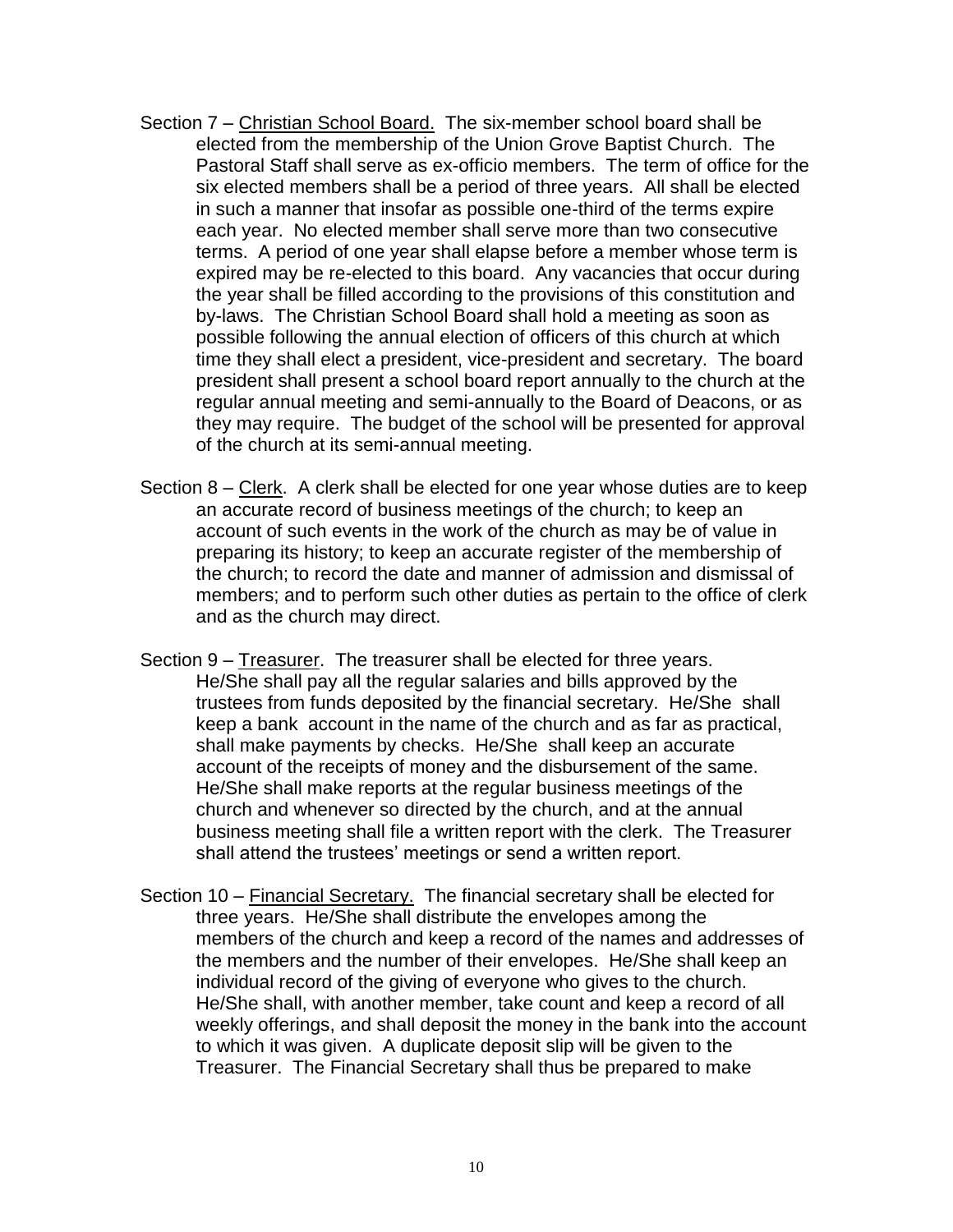reports of the standing of any or all members to the financial committee or upon request to the church.

Section 11 – Sunday School Officers. The Senior Pastor, from the Deacon Board's recommendation of names, shall appoint a Sunday School Superintendent and an assistant superintendent for a term of one year. All officers shall be members of the church in good standing. The superintendent shall, with the advice, assistance and counsel of the pastor, have charge of, promote, direct, maintain, manage and govern the Sunday School. The superintendent shall be assisted by the assistant superintendent in these duties.

- Section 12 Ushers. The church shall elect a head usher for a term of one year. The head usher shall, with the help of the pastor, select other persons to usher with him.
- Section 13 Vacancies. Any vacancy that might occur in any office can be filled at any regular business meeting or at any special business meeting, provided two weeks' notice from the pulpit has been given of such a meeting. The Board of Deacons shall make nominations to fill vacancies.
- Section 14 Divorce: Union Grove Baptist Church shall encourage the scripturally-based family unit and stand opposed to divorce for non-biblical reasons (Gen.2:18-24; Matt. 19:1-9; I Cor. 7:1-15). Any pastor or deacon who becomes involved in divorce shall be counseled regarding the sinfulness of this action and shall be removed from the office of pastor, associate pastor, or deacon of this church (I Tim. 3:1-13; Titus 1:5-9). Individuals who have been divorced or united to one previously divorced shall not be nominated to the offices of pastor, associate pastor, or deacon. Individuals who have been divorced or married to one previously divorced and who are in agreement with the biblical position stated in this section may be elected to a church office other than pastor, associate pastor, or deacon.

# ARTICLE IX. COMMITTEES

- Section 1 The church may create such departments of the church as it shall deem necessary and desirable for the carrying on of the work and worship of the church, for such periods as it sees fit. Such departments shall work under the direction and supervision of the church, and their jurisdiction and powers shall be limited by terms of their creation which shall in no way conflict with this Constitution.
- Section 2 Members in good standing shall be able to vote upon reaching the age of 18.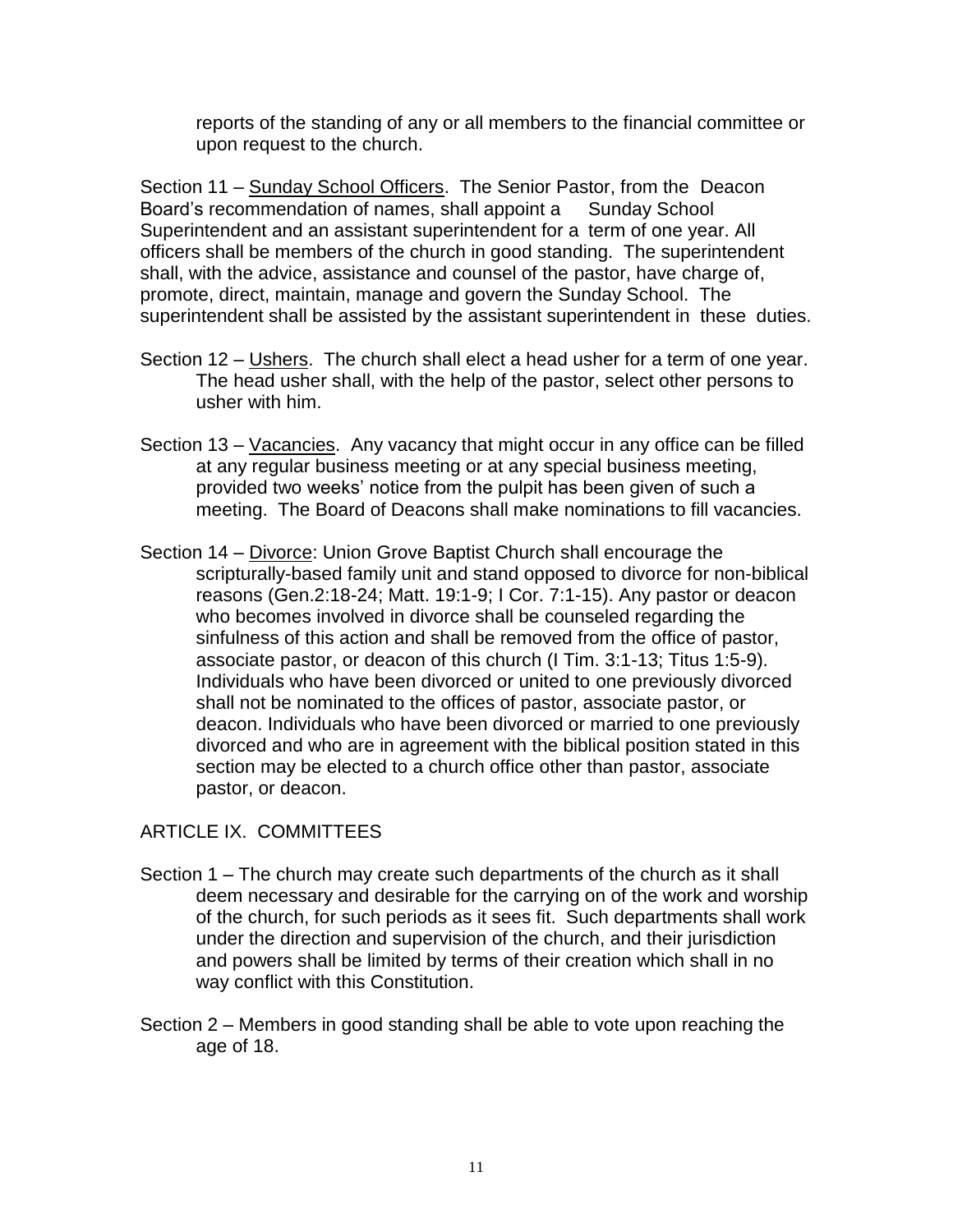Section 3– Pulpit Committee. In the event that the church shall be seeking a pastor, the deacons shall act as the Pulpit Committee with the purpose being to consider the prospective candidate[s] and make their recommendations to the church. (See Article VIII, Section 2)

- Section 4– Music Committee. The pastor will oversee the music of the church including the accompanists and the music director.
- Section 5– Social Committee. The social committee shall be appointed by the nominating committee. The social committee shall elect its own chairman. The duties of the social committee shall be to arrange a general church social not oftener than each quarter. This committee shall be responsible for arranging a suitable program for each social and seeing that every member is invited to attend all of these socials, thus seeking to promote the social life of the church.
- Section 6– Nominating Committee. The nominating committee will consist of the chairman of the Deacon Board and two other deacons selected by the Board. The nominating committee will present a slate of officers to the church which will appear in the Sunday bulletin not later than two weeks before the annual election of officers. Any church member eligible to vote may hand in written nominations to the nominating committee. These names will be screened and added to the ballot. There will be no nominations from the floor.
- Section 7– Auditing Committee. The chairman of the Deacons and the secretary of Deacons will form the auditing committee. The duty of said committee shall be to audit the books of the church or Sunday School as often as shall be requested by the church officers. The books shall always be audited before the semiannual church meeting. The records held by the church clerk shall also be examined once each year by this committee. A report of their findings is to be made to the church.
- Section 8 Missionary Committee. The Board of Deacons shall constitute the missionary committee of the church, and it shall be the duty of the deacons to prepare the annual missionary budget for presentation to the membership at its annual meeting. The Board shall authorize the disbursement of all missionary funds of the church in accordance with the will of the church or individual donors.

It shall be the duty of the Board of Deacons to investigate missionary enterprises which may be seeking assistance from the church and report their findings to the church, to advise the church as to its various missionary enterprises, and to deal with the important work of enlightening and mobilizing the entire membership in the missionary work.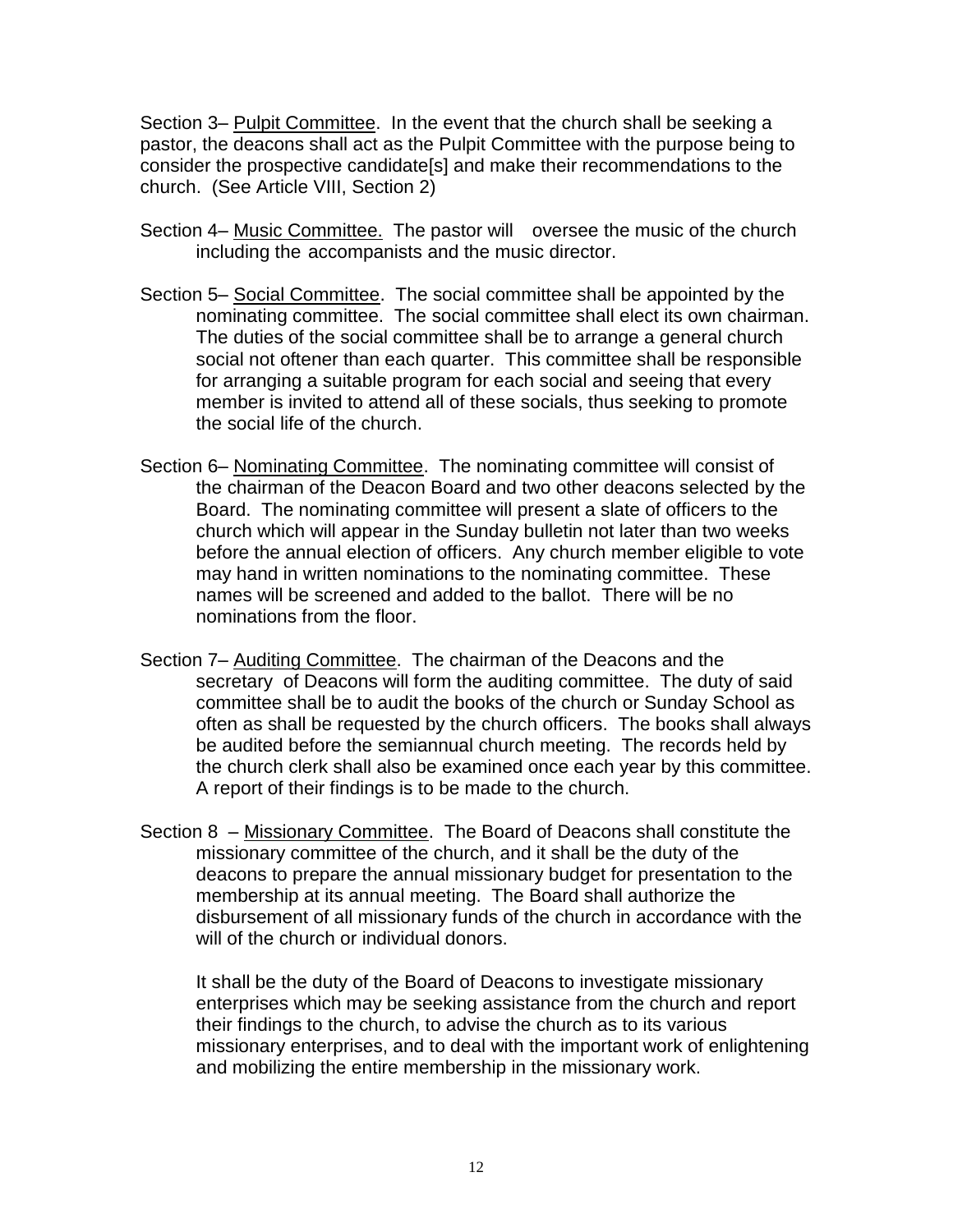# ARTICLE XI. CHRISTIAN SCHOOL BOARD

- A. The name of the organization shall be Union Grove Christian School (hereinafter called school).
- B. The statement of faith of the school shall be the statement of faith of the Union Grove Baptist Church (hereinafter called church), East Highway 11, Union Grove, WI.
- C. Union Grove Christian School shall be a non-profit educational arm of Union Grove Baptist Church to provide an outstanding Christian education which emphasizes the new birth, Christian maturity, the sanctity of the home, the development of the whole man, Biblical morality, discipline, Christian missions, and American patriotism. The Christian school holds God's Word, the Bible, as the ultimate authority in all matters. Its goals include directing young people into God's perfect will for their lives.
- D. The Union Grove Baptist Church shall maintain full authority over the Union Grove Christian School by vesting the management and operation of the school in a six (6) member Christian School Board.
	- 1. The Union Grove Baptist Church delegates to said board the authority and duty to establish, subject to restrictions and limitations herein contained, such rules, regulations and policies as may be necessary to properly administer, control, operate and maintain said school.
	- 2. The board shall establish its own rules for procedure; shall meet at any time to conduct the necessary business of the school; and shall keep minutes of all meetings. The pastor, president of the board, and/or the associate pastor-educational ministries shall have the authority to call meetings of the board at any time deemed necessary.
	- 3. All income and revenue for the operation of the school proper shall become a part of the treasury of the Union Grove Baptist Church. These moneys shall be applied toward the payment of all expenses incurred by the school. All such finances shall be under the direct control of Union Grove Baptist Church.
	- 4. The Board shall regularly receive a report of the school's financial condition and make periodic reports to the Board of Deacons.
	- 5. In the event of a vacancy, the Board shall recommend to the Deacon Board an individual it feels qualified to be the Administrator of Union Grove Christian School. A prerequisite of hiring is that the new administrator must subscribe to the Articles of Faith of the Constitution of the Union Grove Baptist Church, and be willing to become a member of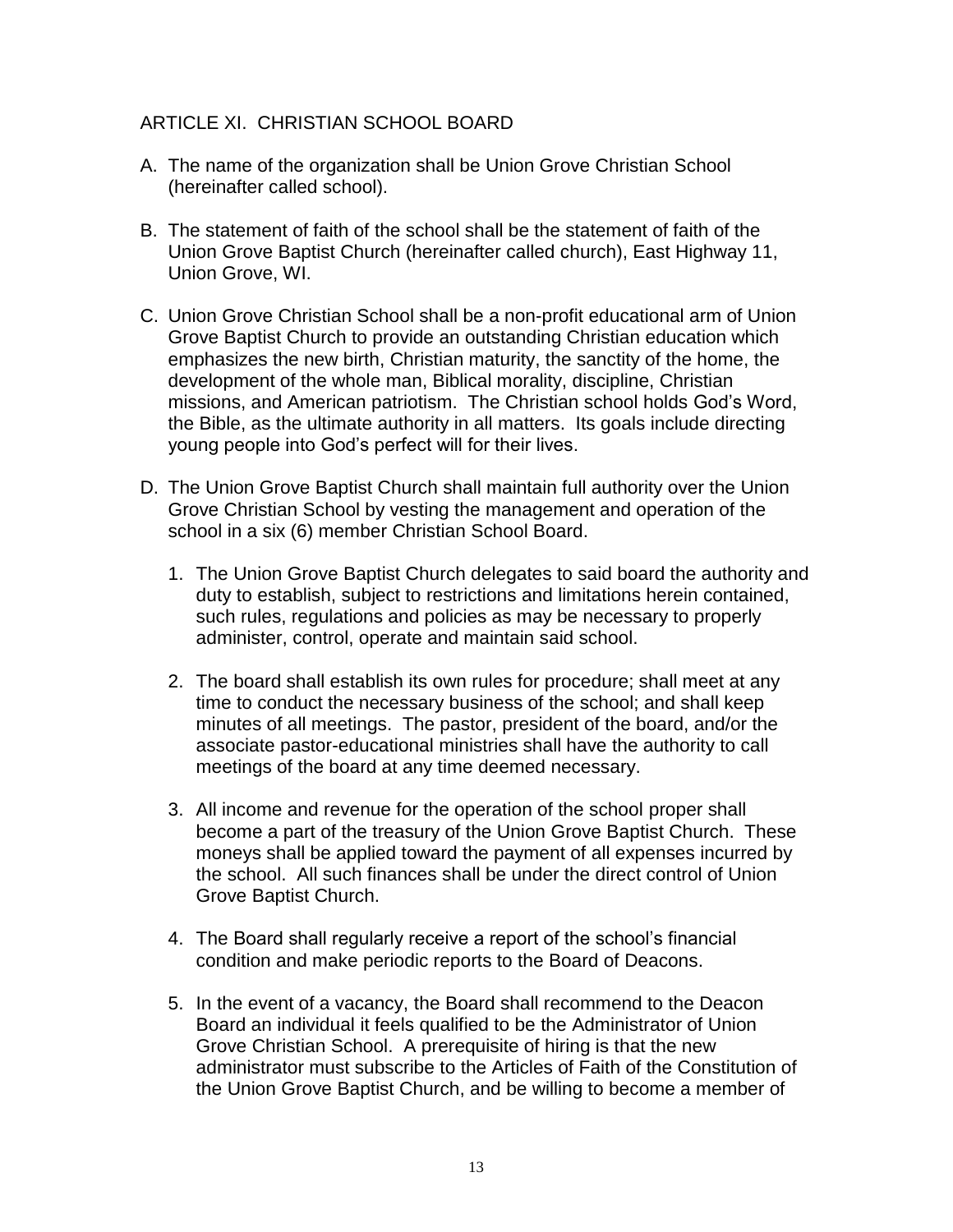this church. Upon approval by the Deacon Board, the Administrator shall be granted the position. This individual will serve as the administrator of the Union Grove Christian School and carry out its established policies Terms and limits of employment will be determined at the will of the governing boards of Union Grove Baptist Church and School.

Contents moved under Art. IX

### ARTICLE XIV. QUORUM.

Section 1 – For the purpose of all elections herein provided for, and for the transaction of other business (except as herein otherwise specifically provided), twenty church members, including at least three deacons, will be required to constitute a quorum of any regular or special business meeting.

ARTICLE XV. MEETINGS.

- Section 1 The church shall meet regularly on each Lord's Day (the first day of the week) for public worship.
- Section 2 Once during each week the church shall meet for prayer and conference.
- Section 3 The Lord's Supper shall be observed on the first Sunday of the month as regularly as possible.
- Section 4 Once each six months the church shall meet to discuss such matters of importance as might be necessary. These meetings shall be held in January and within one week of the closing of the fiscal year, which shall end July 31, the date to be selected by the Board of Deacons.
- Section 5 The annual business meeting of the church shall be held in January each year, the date to be selected by the Board of Deacons. At the annual business meeting, written reports shall be rendered by all standing committees, the clerk, treasurer, auditors, chairman of the Board of Deacons, superintendent of the Sunday School, president of the Young Peoples Society, presidents of any other societies that shall exist. All written reports shall be received and placed on file by the clerk.
- Section 6 Special business meetings of the church may be held at any time upon the call of the pastor, or of a majority of the trustees, or of a majority of the deacons, or by written request of at least five members in good standing. Such a meeting must be announced from the pulpit in the Sunday morning service previous to the meeting.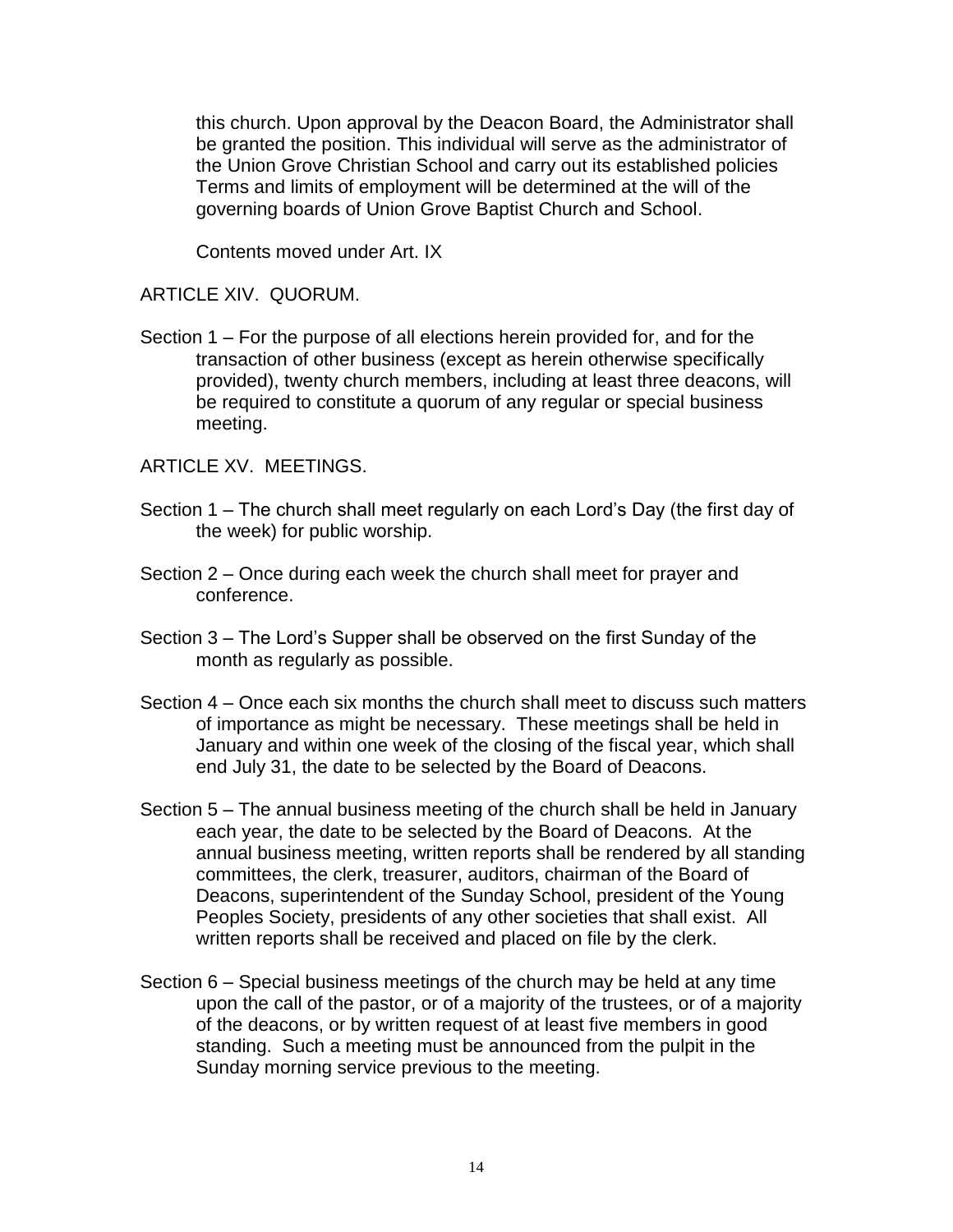Section 7 – The order of all business meetings shall be governed by the current edition of Robert's Rules of Order.

ARTICLE XVI. BY-LAWS

Section 1 – The church may adopt such by-laws and rules, not inconsistent or in conflict herewith, as it shall deem necessary or desirable, and may amend, suspend, or rescind the same whenever it may see fit.

### ARTICLE XVII. ORDINATION

- Section 1 This church as an autonomous local body, has the right to ordain any of its members in good standing to the Gospel Ministry. Such persons shall make their wishes known to the deacons. After consideration of the request, the deacons shall make the request of ordination to the church.
- Section 2 The church shall, upon receiving authority from a vote of the majority of members present in any business meeting called in accordance with this constitution, convene an Ordination Council in the following manner:
	- (a) The Ordination Council shall be composed of at least five churches selected by the deacons and the pastor. These churches shall be invited to comprise the Ordination Council for this examination.
	- (b) The Ordination Council shall give a thorough examination of the Applicant as to his conversion, Christian experience, call to the ministry, education and doctrinal beliefs.
	- (c) The Ordination Council shall then make recommendations to the church to proceed as it deems wise.
- Section 3 The church shall proceed with the ordination service according to the arrangements convenient to both the applicant and the Ordination Council.
- Section 4 The applicant shall in the ordination service be ordained to the Gospel Ministry by the Union Grove Baptist Church.

Section 5 – Licensing.

1. When a man in this membership is called to be licensed, he shall make his desire known to the board. If the board, after having heard him preach and having examined his doctrinal beliefs, is satisfied concerning his salvation, his call to the ministry and his consistent Christian living, it may recommend to the church that a license be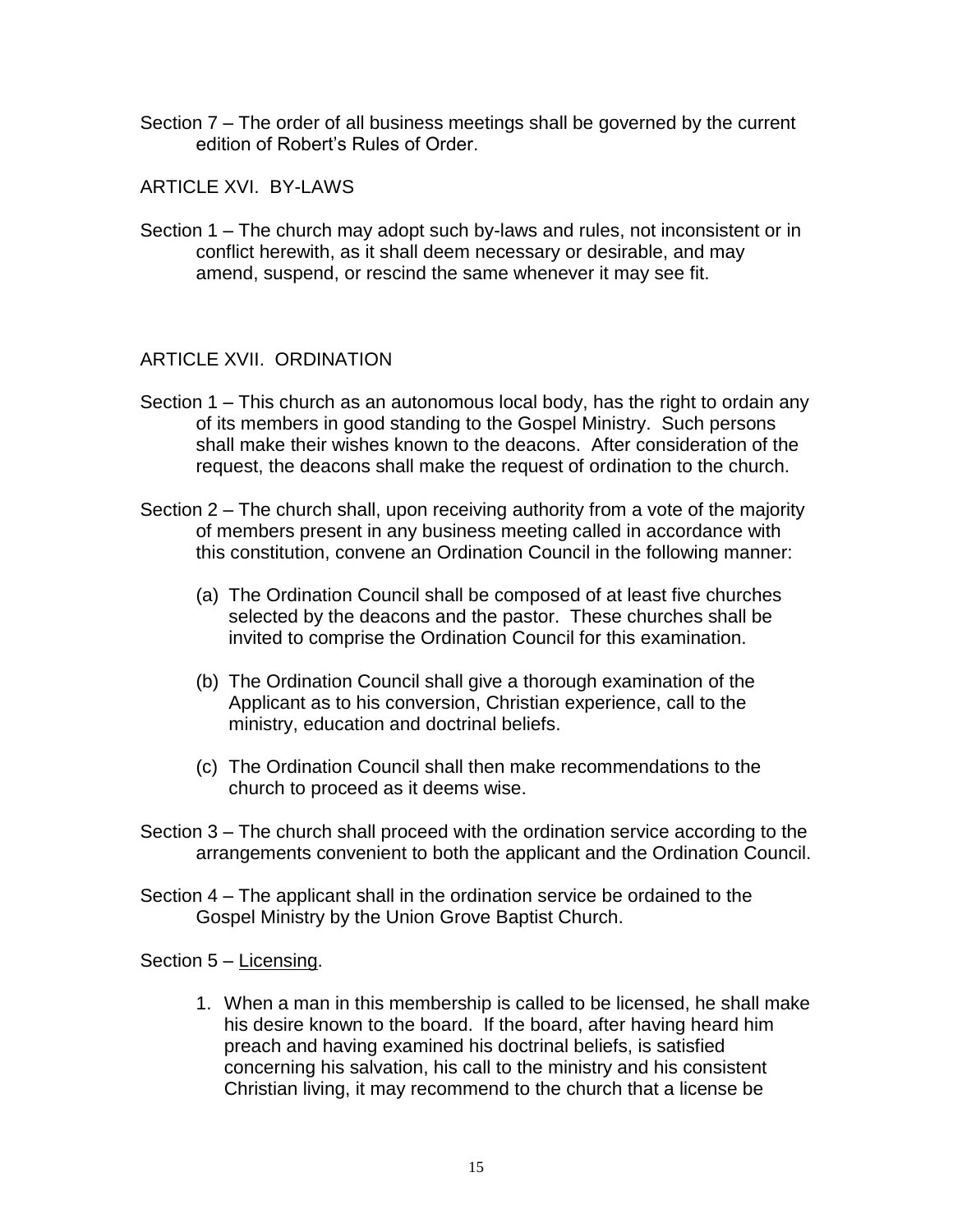granted. The church may act upon this recommendation at any meeting of the church.

2. The duration of this license shall be for two years from the date of issuance, but may be renewed by review of the Board. No license granted by this church shall be valid after the licensee removes his membership from this church. A license can be annulled or withdrawn at any time, should this church in its judgment have sufficient reasons for such action.

# ARTICLE XVIII. GENERAL

### Section 1 – Legal Provisions.

- A. This church shall have the right to own, buy or sell tangible properties, both real and personal, in its own name and through its properly elected officers, when authorized by vote of the church.
- B. No profit shall ever accrue to the benefit of any individuals from the assets, holdings or other transactions in which this corporation may become involved.
- C. In the event of the dissolution of this corporation, all of its debts shall be fully satisfied. None of its assets or holdings shall be divided among the members or other individuals, but shall be irrevocably designated by corporate vote prior to dissolution to such other nonprofit religious corporations as are in agreement with the letter and spirit of the articles of faith adopted by this church, and in conformity with the requirements of the United States Internal Revenue Service Code of 1954 (Section 501 C-3).

## Section 2 – Use of the Church Property and Name.

- A. Use of the property for other than regularly scheduled meetings shall first be approved by the trustees.
- B. All gatherings off the church property held in the name of the church shall be subject to the approval of the pastor and deacons.
- C. No secret society will be permitted to hold services in the church. The funeral of any person so associated may be held in the church if conducted by an approved minister. The society may take charge of the remainder of the service after the body leaves the church.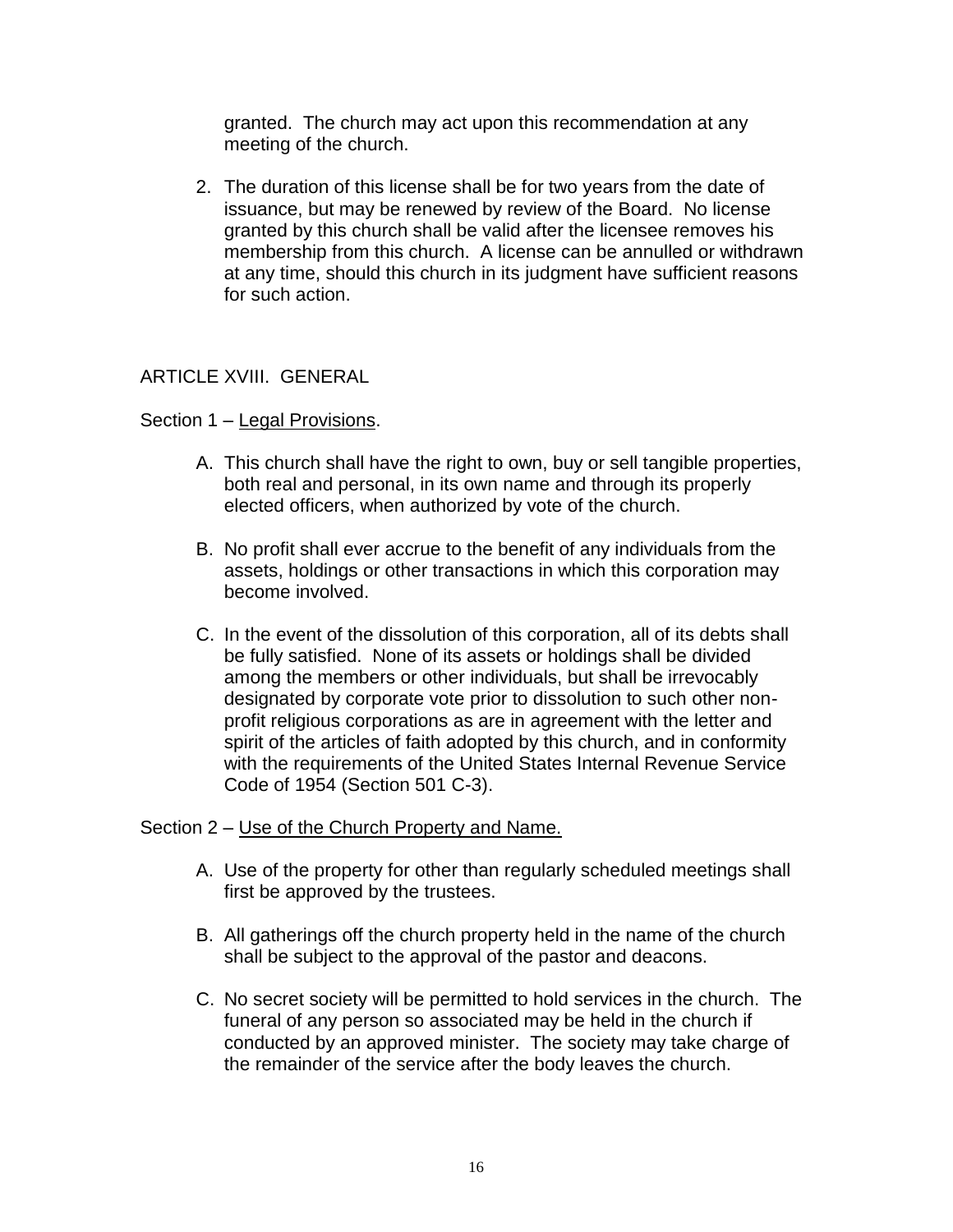D. No pastor or pulpit orator will be permitted to preach in the church who fails to confess clearly the fundamentals of the faith "once delivered unto the saints" (Jude 3). Any visiting speaker must have the approval of the pastor and deacons.

### Section 3 – Statement on Sexuality, Gender, and Sanctity of Marriage

We believe in the sanctity of marriage, and thus define marriage as being a commitment between only one naturally born man and one naturally born woman, as ordained by God.<sup>1</sup> Husband and wife are joined together, as covenanted before God and seek unity and oneness for life as designed by God and granted to us. Believers could also offer their union as an illustration of the union we have with Christ.<sup>2</sup>

We believe that any form of sexual immorality such as and including adultery, fornication, homosexual behavior, bisexual conduct, bestiality, incest, and pornography, is sinful and offensive to God. $3$  Each one of these sexual sins in some measure alters the truth of what marriage is and why God created it. Each one focuses upon the sexuality of the union and not the complete union that was intended by God.

As a result of this belief, no same sex marriages or marriages between individuals of medically altered transgender orientation will be allowed to use facilities owned and operated by Union Grove Baptist Church for weddings or other such social events. Ministers or other members of Union Grove Baptist Church will be allowed to participate only in weddings and solemnize marriages between only one man and one woman.

No one knowingly involved in sexual immorality such as pornography, adultery, homosexuality, transgender, bestiality, or a bisexual relationship will be allowed the privilege of membership at Union Grove Baptist Church. Every person is capable of sin and thus becoming ensnared by its appeal. Therefore, anyone in membership that is discovered as being in any of these sexual sins will be placed under the step-by-step process of discipline.<sup>4</sup>

Anyone hired for any capacity as an employee of Union Grove Baptist Church or working in a volunteer position at Union Grove Baptist Church must agree to abide by this Statement on Sexuality, Gender, and Sanctity of Marriage.<sup>5</sup>

We also believe that every person is due compassion, love, respect and dignity. Union Grove Baptist Church will repudiate unkind or harassing speech or

l

 $1$  Gen. 2:18-25

<sup>2</sup> Mal. 2:10-16

<sup>3</sup> Matt. 15:18-20; 1 Cor. 6:9-10

<sup>4</sup> Matt. 18:15-17; Gal. 6:1-2; 1 Cor. 5

<sup>5</sup> Matt. 5:16; Phil. 2:1416; 1 Cor. 6:9-11